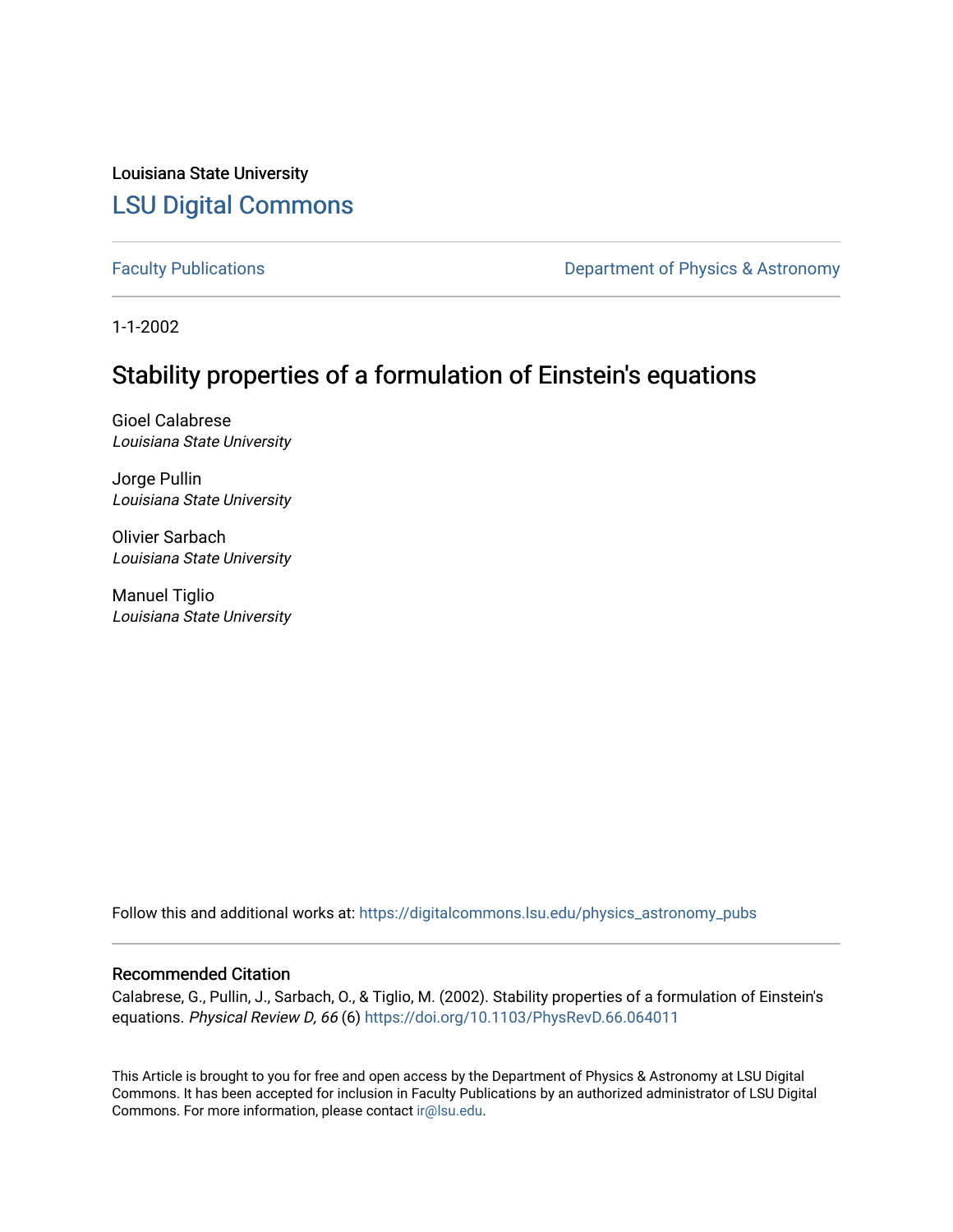# arXiv:gr-qc/0205073v1 16 May 2002 [arXiv:gr-qc/0205073v1 16 May 2002](http://arxiv.org/abs/gr-qc/0205073v1)

# Stability properties of a formulation of Einstein's equations

Gioel Calabrese,<sup>∗</sup> Jorge Pullin,† Olivier Sarbach,‡ and Manuel Tiglio§

Department of Physics and Astronomy, Louisiana State University,

202 Nicholson Hall, Baton Rouge, Louisiana 70803-4001

We study the stability properties of the Kidder-Scheel-Teukolsky (KST) many-parameter formulation of Einstein's equations for weak gravitational waves on flat space-time from a continuum and numerical point of view. At the continuum, performing a linearized analysis of the equations around flat spacetime, it turns out that they have, essentially, no non-principal terms. As a consequence, in the weak field limit the stability properties of this formulation depend only on the level of hyperbolicity of the system. At the discrete level we present some simple one-dimensional simulations using the KST family. The goal is to analyze the type of instabilities that appear as one changes parameter values in the formulation. Lessons learnt in this analysis can be applied in other formulations with similar properties.

### I. INTRODUCTION

Numerical simulations of the Einstein equations for situations of interest in the binary black hole problem do not run forever. The codes either stop due to the development of floating point overflows, or even if they do not crash, they produce answers that after a while are clearly incorrect. It is usually very difficult to pinpoint a clear reason why a code stops working. Recently, Kidder, Scheel and Teukolsky (KST)[[1\]](#page-14-0) introduced a twelve-parameter family of evolution equations for general relativity. Performing an empirical parameter study within a certain two-parameter subfamily, they were able to evolve single black hole spacetimes for over 1000 M, where M is the mass of the black hole, something that had been very difficult to achieve in the past. It is of interest to try to understand what makes some of the parameter choices better than others, in particular given that a twelve dimensional parameter study appears prohibitive at present. The intention of this paper is to take some steps in this direction. We will first perform a linearized analysis of the KST equations in the continuum, by considering small perturbations around flat space-time. We will observe that the stability of flat space-time is entirely characterized by the level of hyperbolicity of the system. Since the latter is controlled by the parameters of the family, this provides a first analytic guidance as to which values to choose. Unfortunately, the result is somewhat weak, since it just points to an obvious fact: formulations with higher level of hyperbolicity work better.

In the second part of the paper we perform a set of simple numerical tests. We consider spacetimes where all variables depend on one spatial coordinate, which we consider compactified for simplicity, and time. We are able to exhibit explicitly the various types of instabilities that arise in the system. Some of the results are surprising. For the situation where the system is weakly hyperbolic, the code is strictly non-convergent, but it might appear to converge for a significant range of resolutions. We will see that the addition of dissipation does not fix these problems, but actually can exacerbate them. It is often the case in numerical relativity that discretization schemes that are convergent for strongly hyperbolic equations are applied to weakly hyperbolic formulations. The examples of this section will teach us how dangerous such a practice is and confirm the analytic results of reference[[2\]](#page-14-0). This part of the paper is also instructive in that the KST system has only been evolved with pseudo-spectral methods. We use ordinary integration via the method of lines.

The plan of this paper is as follows. In the next section we will discuss several notions of stability that are present in the literature, mostly to clarify the notation. In section III we discuss the stability of the KST equations in the continuum under linearized perturbations. In section IV we discuss the numerical simulations.

<sup>∗</sup>Electronic address: [gioel@lsu.edu](mailto:gioel@lsu.edu)

<sup>†</sup>Electronic address: [pullin@lsu.edu](mailto:pullin@lsu.edu)

<sup>‡</sup>Electronic address: [sarbach@phys.lsu.edu](mailto:sarbach@phys.lsu.edu)

<sup>§</sup>Electronic address: [tiglio@lsu.edu](mailto:tiglio@lsu.edu)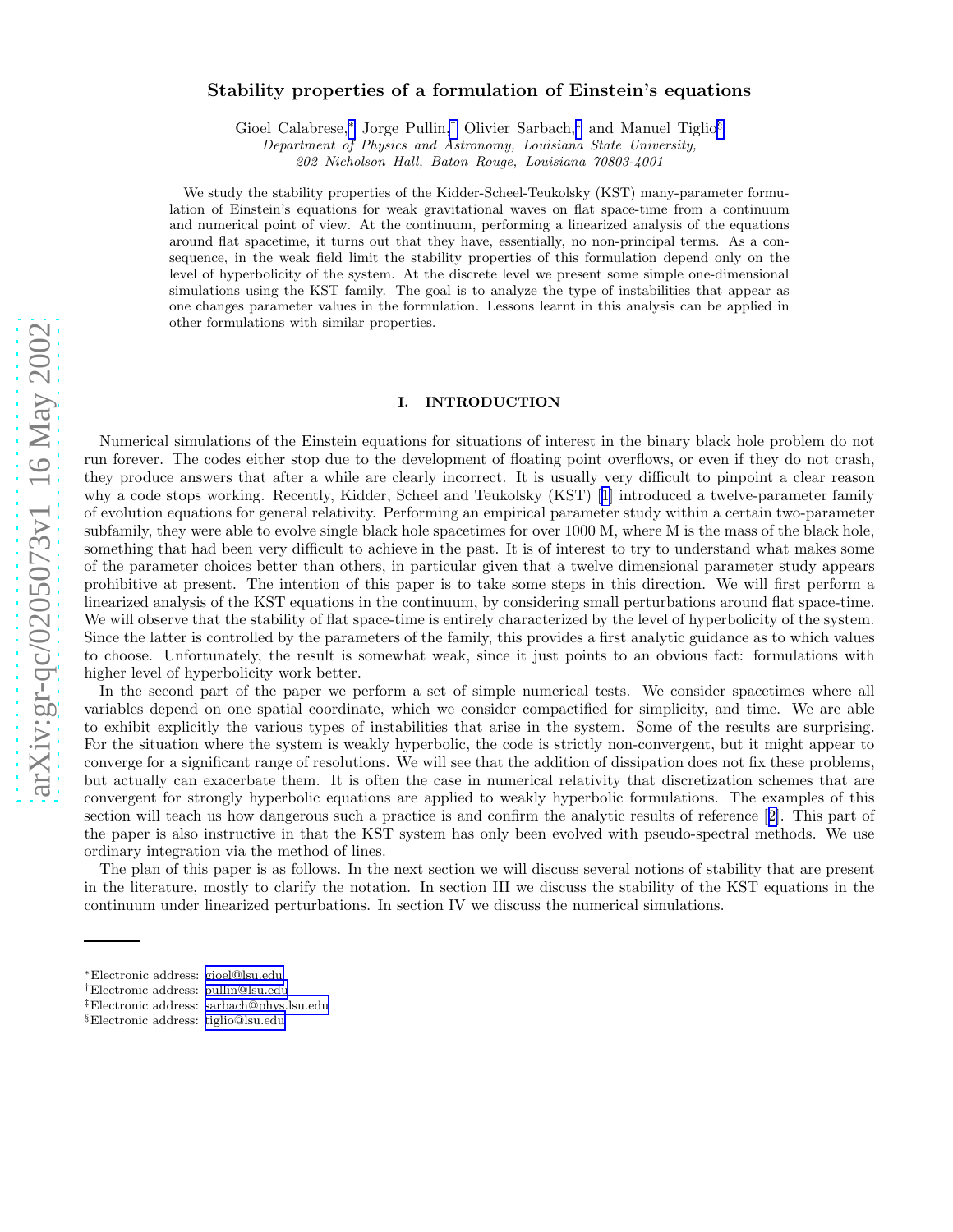### II. DIFFERENT DEFINITIONS OF STABILITY

<span id="page-2-0"></span>The term *stability* is used in numerical relativity in several different ways. We therefore wanted to make the notation clear at least in what refers to this paper. Sometimes the notion of stability is used in a purely analytic context, while some other times it is used in a purely numerical one. Within analytical contexts, there are cases in which it is used to mean well posedness, as in the book of Kreiss and Lorenz[[3\]](#page-15-0). In such a context well posedness means that the norm of the solution at a fixed time can be bounded by the norm of the initial data, with a bound that is valid for all initial data. In other cases it is intended to measure the growth of perturbations of a certain solution within a formulation of Einstein's equations, without special interest in whether the equations are well posed or not.

At the numerical level, a scheme is sometimes defined as stable if it satisfies a discrete version of well posedness. This is the sense in which stability (plus consistency) is equivalent to convergence via the Lax theorem [\[4](#page-15-0)]. Examples of this kind of instability are present in the Euler scheme, schemes with Courant factor that are too large, or other situations where the amplification factor (or its generalization) is bigger than one. Finally, the term stability has also historically been loosely used to mean that a simulation runs for a certain amount of time before crashing, or that the errors remain reasonably bounded as a function of time for a certain amount of time.

At the continuum, part of the problem we want to look at can then be stated as follows. Suppose there is a certain solution  $u_0$  of Einstein's equations which is bounded for all times. One can prescribe the initial data  $f_0$  that uniquely determines, through the use of the evolution equations, that solution. However, if one gives initial data slightly different from  $f_0$ , the corresponding solution might grow without bound or even blow up in a finite amount of time. This can happen either because this is the physical situation, or because the new solution  $u_1$  does not satisfy the constraints, or does satisfy them but it is in a gauge that is becoming ill defined. Numerical simulations may blow up even when one tries to model physically stable spacetimes. This is the case for evolutions of Schwarzschild or Kerr black holes (which are known to be at least linearly stable with respect to physical perturbations.)

The time growth of solutions of a given set of partial differential equations can be classified according to whether or not it can be bounded by a time function that does not depend on the initial data. This leads to the concept of well posedness. Namely, a system of partial differential equations is said to be well posed at a solution  $u_0(t)$  if there is a T and some norm such that

$$
||u(t)|| \le F(T)||u(0)|| \text{ for } 0 \le t \le T
$$
 (1)

for all solutions  $u(t)$  with  $u(0)$  sufficiently close to  $u_0(0)$ . For linear equations the bound can be tightened to an exponential, but for nonlinear systems  $F(T)$  might be any other function that can even diverge at finite T. The strength of equation (1) characterizes the property that the bound is independent of the details of the initial data; in particular, of their frequency components. This is important in numerical simulations, where more (and higher) frequency components appear when resolution is increased. Well posedness is a necessary condition in order to have long term, convergent evolutions, but it is not sufficient. Indeed, the function  $F(T)$  can grow quickly in time. In order to control  $F(T)$  one has to go beyond well posedness and study non-principal terms. We will now apply these ideas to the KST equations.

### III. THE KST FAMILY OF EQUATIONS AND THEIR LINEAR STABILITY

### A. The formulation

Starting from the Arnowitt, Deser and Misner (ADM) equations, KST derive a family of strongly hyperbolic first-order evolution equations for the three-metric  $(g_{ij})$ , the extrinsic curvature  $(K_{ij})$ , and the spatial derivatives of the three-metric  $(d_{kij} \equiv \partial_k g_{ij})$ , which generalizes previous well posed formulations [\[5](#page-15-0), [6](#page-15-0)]. A priori prescribing the densitized lapse  $\exp(Q)$  as a function of spacetime, the lapse N is given by

$$
N = g^{\sigma} e^{Q},\tag{2}
$$

where g is the determinant of the three-metric and  $\sigma$  a parameter. The shift vector,  $N^i$ , is also assumed to be prescribed as a function of spacetime. We define the derivative operator along the normal to the hypersurfaces as

$$
\partial_0 = \frac{1}{N} (\partial_t - \pounds_{\vec{N}}).
$$

The vacuum evolution equations have the form

$$
\partial_0 g_{ij} = -2K_{ij}, \qquad (3)
$$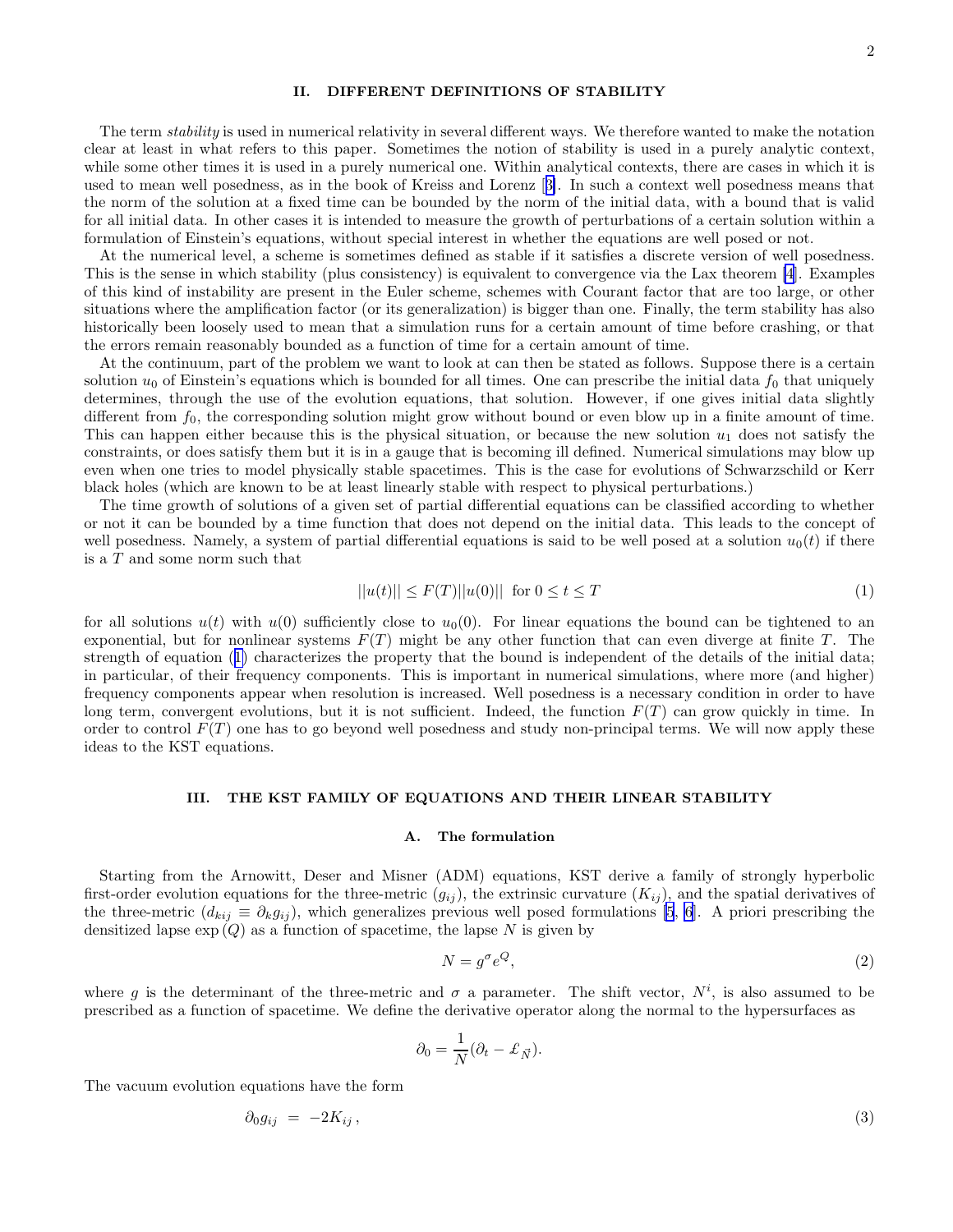$$
\partial_0 K_{ij} = -\frac{1}{2} \partial^k d_{kij} + \frac{1}{2} \partial^k d_{(ij)k} + \frac{1}{2} g^{ab} \partial_{(i} d_{|ab|j)} - \left(\frac{1}{2} + \sigma\right) g^{ab} \partial_{(i} d_{j)ab} + \zeta g^{ab} C_{a(ij)b} + \gamma g_{ij} C - e^{-Q} \partial_i \partial_j (e^Q) + \mathcal{R}_{ij},
$$
\n(4)

$$
\partial_0 d_{kij} = -2\partial_k K_{ij} + \eta g_{k(i}C_{j)} + \chi g_{ij}C_k + \mathcal{R}_{kij}, \qquad (5)
$$

where the constraint variables

 $C = \frac{1}{2}g^{ab}\partial^k(d_{abk} - d_{kab}) + \mathcal{R}$ , (Hamiltonian constraint)  $C_j = \partial^a K_{aj} - g^{ab} \partial_j K_{ab} + \mathcal{R}_j$ , (momentum constraint)  $C_{kij} = d_{kij} - \partial_k g_{ij}$ , (definition of  $d_{kij}$ )  $C_{lkij} = \partial_{[l}d_{k]ij}$ . ("closedness" of  $d_{kij}$ )

have been added to the right-hand side of the evolution equations with some free parameteres  $\zeta$ ,  $\gamma$ ,  $\eta$ ,  $\chi$ . Here,  $\partial^k \equiv g^{kl} \partial_l$  and  $b_j$ ,  $d_k$  are defined as the traces of  $d_{kij}$ :

$$
b_j = g^{ki} d_{kij} , \quad d_k = g^{ij} d_{kij} .
$$

The "remainder" terms  $\mathcal{R}, \mathcal{R}_i, \mathcal{R}_{ij}$  and  $\mathcal{R}_{kij}$  are homogeneous polynomials of degree 2 in  $d_{kij}$ ,  $\partial_i Q$  and  $K_{ij}$  (this will have direct consequences on the linear stability, as discussed below), where the coefficients may depend on  $g_{ij}$ . Finally, the Lie derivative of the symbols  $d_{kij}$  is

$$
\pounds_{\vec{N}}d_{kij} = N^l \partial_l d_{kij} + d_{lij} \partial_k N^l + 2 d_{kl(i} \partial_j) N^l + 2 g_{l(i} \partial_j) \partial_k N^l.
$$

The evolution system has characteristic speeds  $\{0, \pm 1, \pm \sqrt{\lambda_1}, \pm \sqrt{\lambda_2}, \pm \sqrt{\lambda_3}\}\,$ , where

$$
\lambda_1 = 2\sigma,
$$
  
\n
$$
\lambda_2 = 1 + \chi - \frac{1}{2}(1+\zeta)\eta + \gamma(2-\eta+2\chi),
$$
  
\n
$$
\lambda_3 = \frac{1}{2}\chi + \frac{3}{8}(1-\zeta)\eta - \frac{1}{4}(1+2\sigma)(\eta+3\chi).
$$

It should be noted that these are the characteristic speeds with respect to the  $\partial_0$  operator. This means that  $\lambda = 0, 1$ correspond to propagation along the normal to the hypersurfaces or the light cone, respectively. The characteristic speeds  $\mu$  with respect to the  $\partial_t$  operator are obtained from these after the transformation

$$
\mu \mapsto N\mu + N^i n_i ,
$$

where  $n^i$  is the direction of the corresponding characterisitic mode.

The conditions under which the system is completely ill posed (CIP), weakly hyperbolic (WH) or strongly hyperbolic (SH) (see next subsection for these definitions) were found in KST. The system is CIP if any of the above speeds is complex, while it is WH if  $\lambda_i \geq 0$  for  $j = 1, 2, 3$  but one of the conditions (6, 7) below is violated. Finally, the system is SH provided that[[7\]](#page-15-0)

$$
\lambda_j > 0, \quad \text{for } j = 1, 2, 3,\tag{6}
$$

$$
\lambda_3 = \frac{1}{4}(3\lambda_1 + 1) \quad \text{if } \lambda_1 = \lambda_2. \tag{7}
$$

For example, if the parameters  $(\zeta, \gamma, \eta, \chi)$  are all zero the dynamics is equivalent to the ADM equations written in first order form with fixed densitized lapse and fixed shift (which are WH). If  $\sigma = 0$  as well, then the system is equivalent to the ADM equations with fixed lapse and shift (which are also WH).

In KST seven extra parameters are introduced and used to make changes of variables in  $K_{ij}$  and  $d_{kij}$ . When performing this change of variables the constraint  $C_{kij} = 0$  is also used in order to trade spatial derivatives of the three-metric for  $d_{kij}$ . Thus, the equations with the new variables have different solutions off the constraint surface. However, one can see that at the linear level this change of variables does not involve the addition of constraints.

### B. Linear stability

Here we study the linear stability of the KST system considering perturbations of Minkowski spacetime written in Cartesian coordinates. That is, we assume that the background quantities are

$$
g_{ij} = \delta_{ij}
$$
,  $K_{ij} = 0$ ,  $d_{kij} = 0$ ,  $N^{i} = 0$ ,  $Q = 0$ .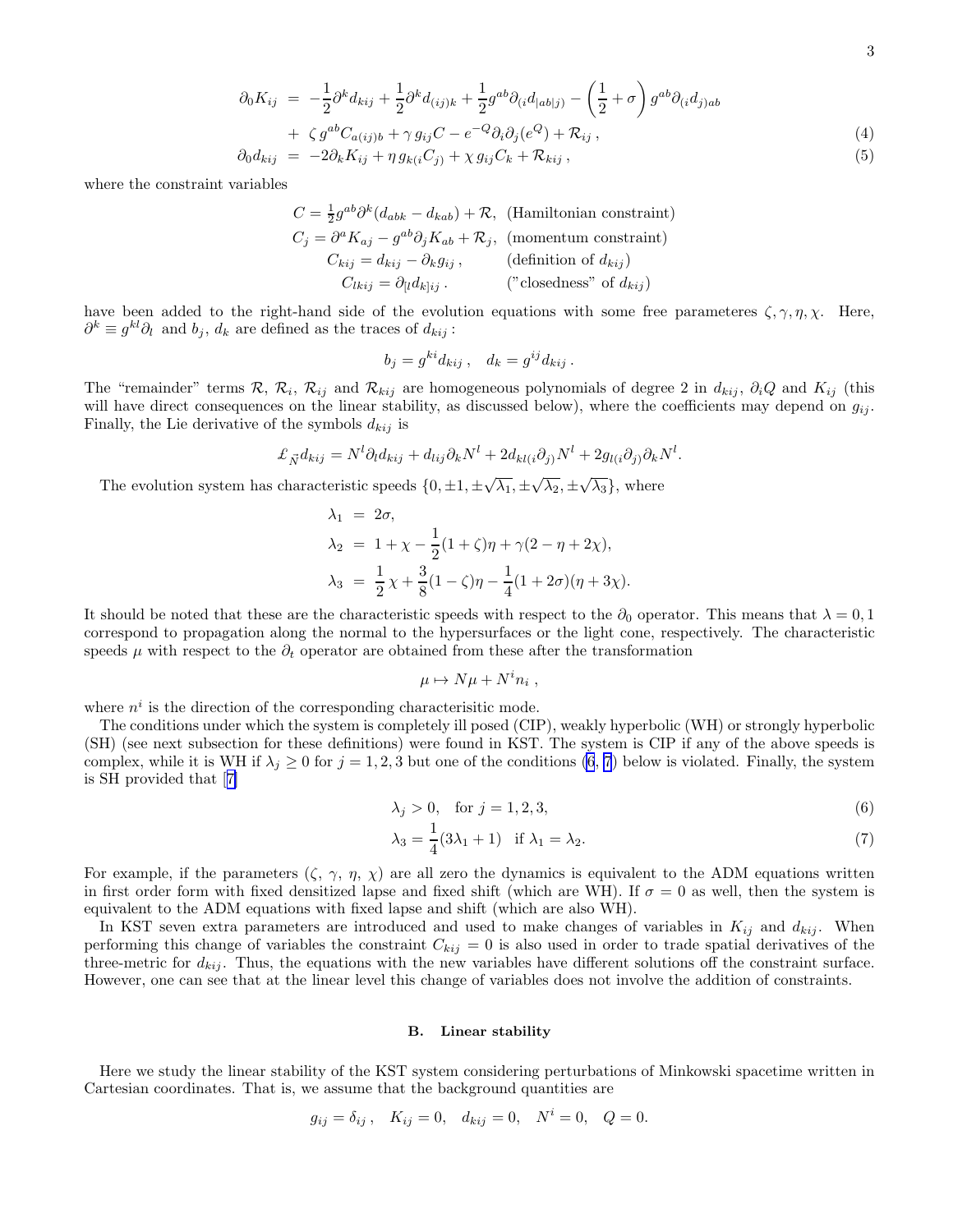<span id="page-4-0"></span>In fact, since both Q and  $N^i$  can be freely specified, we will first fix them to their background values for simplicity (the more general case is analyzed at the end of this section.) Because the non-principal part of the evolution equations for  $K_{ij}$  and  $d_{kij}$  depends quadratically on  $K_{ij}$ ,  $d_{kij}$  and the derivatives of Q, only the principal part remains when we linearize these evolution equations. More precisely, the linearized equations have the following structure:

$$
\dot{g}_{ij} = -2K_{ij}, \n\dot{K}_{ij} = (Ad)_{ij}, \n\dot{d}_{kij} = (BK)_{kij},
$$
\n(8)

where  $A$  and  $B$  are spatial, first order, differential linear operators with constant coefficients. Furthermore, perturbations of the three-metric do not appear in the equations for  $K_{ij}$  and  $d_{kij}$ . As a consequence, it is sufficient to consider only these equations; after having solved them, the three-metric is obtained through a time integration. So, the relevant linear evolution equations have the form

$$
\dot{u} = \sum_{j=1}^{3} A^j \partial_j u \,, \tag{9}
$$

where u is a "vector" formed by the components of  $K_{ij}$  and  $d_{kij}$  (u has, thus, 24 independent components); and  $A^j$ are  $24 \times 24$  matrices.

Since the matrices  $A<sup>j</sup>$  have constant coefficients and we want to make an analysis in the absence of boundaries, we consider a three-torus with periodic boundary conditions as a domain and analyze equation (9) through Fourier expansion. That is, we write

$$
u(t,\vec{x}) = \sum_{\vec{k}} \hat{u}(t,\vec{k}) e^{i\vec{k}\cdot\vec{x}}.
$$

The solution to equation (9) is, then

$$
u(t, \vec{x}) = \sum_{\vec{k}} e^{iP(\vec{k})t} e^{i\vec{k}\cdot\vec{x}} \hat{u}(0, \vec{k}),
$$

where  $P(\vec{k})$ , called the symbol, is defined by

$$
P(\vec{k}) := \sum_{j=1}^{3} A^{j} k_{j} .
$$

There are three different possibilities for the behavior of  $e^{iP(\vec{k})t}$ :

- 1. The system is SH: P has real eigenvalues and is diagonalizable, the solution simply oscillates in time. Nevertheless, we should keep in mind that the three-metric can grow linearly in time if  $\vec{k} = \vec{0}$ , see Eqs. (8). It is not difficult to see that this mode corresponds to an infinitesimal coordinate transformation.
- 2. The system is only WH: P has real eigenvalues but is not diagonalizable. Besides the zero-frequency growth in the metric, the Jordan blocks of dimension  $n + 1$  in P allow for growth in u that goes as  $(kt)^n$ , where  $k = |\vec{k}|$ .
- 3. The system is CIP: P has at least one complex eigenvalue. Besides the previous growing modes, there can be exponential —frequency dependent— growth, i.e.  $u \approx \exp$  (constant  $\times kt$ ).

To summarize, the linear stability properties of Minkowski spacetime depend only on the hyperbolicity of the system, since the non-principal terms are zero (except for the evolution equation for  $g_{ij}$ , but this equation decouples to linear order.) Stability advantages of the choice of parameters empirically found by KST in their analysis of a single black hole spacetime cannot be displayed in the example we have considered.

Finally, we study the effect of having a non-vanishing linearized (maybe densitized) lapse and shift: In this case, there are two extra terms in the evolution equation for  $K_{ij}$  and  $d_{kij}$ :

$$
\dot{K}_{ij} = (Ad)_{ij} - \partial_i \partial_j Q,
$$
\n
$$
\dot{d}_{kij} = (BK)_{kij} + 2\partial_k \partial_{(i} N_j).
$$
\n(10)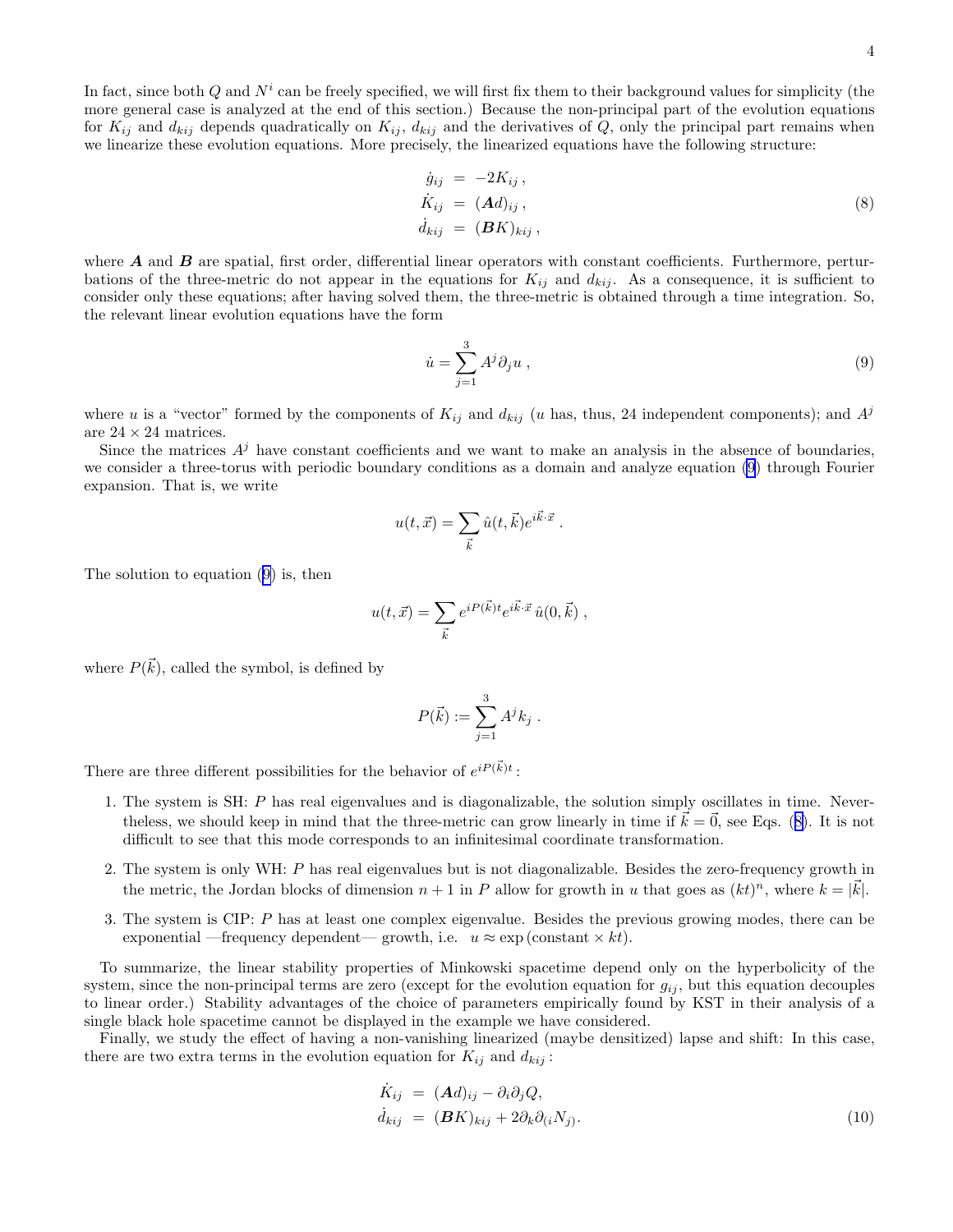<span id="page-5-0"></span>Since we assume that Q and  $N^i$  are prescribed, the solutions to these equations will have the form of the sum of a homogeneous solution and a particular solution. It is not difficult to find a particular solution, because we expect that a variation of Q and  $N^i$  induces an (infinitesimal) coordinate transformation  $x^{\mu} \mapsto x^{\mu} + X^{\mu}$  with respect to which, in this case,

$$
g_{ij} \mapsto g_{ij} + 2\partial_{(i}X_{j)},
$$
  
\n
$$
K_{ij} \mapsto K_{ij} - \partial_{i}\partial_{j}X^{t},
$$
  
\n
$$
d_{kij} \mapsto d_{kij} + 2\partial_{k}\partial_{(i}X_{j)}.
$$
\n(11)

Infact, if we make the ansatz  $K_{ij} = -\partial_i \partial_j f$ ,  $d_{kij} = 2\partial_k \partial_{(i} \xi_j)$ , we get a particular solution to the system ([10\)](#page-4-0) if

$$
\dot{f} = 2\sigma \partial^l \xi_l + Q,
$$
  

$$
\dot{\xi}_j = \partial_j f + N_j.
$$

After a Fourier decomposition, this system has the form

$$
\dot{v}(t,\vec{k}) = i\mathbf{M}(\vec{k})v(t,\vec{k}) + q(t,\vec{k}),
$$

where v and q are formed by the Fourier amplitudes of f,  $\xi_j$  and Q,  $N_j$ , respectively  $(j = 1 ... 3)$ , and

$$
\boldsymbol{M}(\vec{k}) = \left( \begin{array}{cccc} 0 & 2\sigma k_1 & 2\sigma k_2 & 2\sigma k_3 \\ k_1 & 0 & 0 & 0 \\ k_2 & 0 & 0 & 0 \\ k_3 & 0 & 0 & 0 \end{array} \right) \ .
$$

By choosing the homogeneous solution to satisfy the appropriate initial data, it is enough to consider a particular solution with  $v(t=0, \vec{k}) = 0$ ,

$$
v(t,\vec{k}) = e^{i\boldsymbol{M}(\vec{k})t} \int_{0}^{t} e^{-i\boldsymbol{M}(\vec{k})s} q(s,\vec{k}) ds.
$$

If  $\sigma > 0$  (as must be the case if the system is SH), the matrix  $M$  is diagonalizable, with real eigenvalues  $0, \pm \sqrt{2\sigma |\vec{k}|^2}$ . Since the norm of  $\exp(i\mathbf{M}(\vec{k})t)$  can be bounded by a constant that does not depend on t nor on  $\vec{k}$  (for example, if  $2\sigma = 1$ , the matrix  $M(\vec{k})$  is symmetric and  $\exp(iM(\vec{k})t)$  is unitary), this implies that v can grow at most linearly in time if  $q$  is uniformly bounded in time.

If v grows at most linearly in time, the same will hold for the main variables  $g_{ij}$ ,  $K_{ij}$  and  $d_{kij}$ , see (11). Again, we do not see any dependence on the parameters found by KST in this particular example.

# IV. NUMERICAL EXPERIMENTS

In[[2\]](#page-14-0) we show analytically that the iterated Crank–Nicholson (ICN) method with any number of iterations and the second-order Runge-Kutta methods do not yield convergent discretization schemes for systems of equations that are not strongly hyperbolic, even if dissipation is added. Here we exemplify this through the numerical evolution of the KST system in a simple situation. We evolve [\(3](#page-2-0),[4,5\)](#page-2-0) in one dimension. That is, all quantities in those equations are assumed to depend only on  $t$  and  $x$ .

The sense in which stability is used in this section is that of the Lax equivalence theorem, i.e. a scheme is said to be stable if the numerical solution  $u_k^n$  at time  $t = n\Delta t$  satisfies

$$
||u^n|| \le f(t)||u^0||
$$

for all initial data  $u_k^0$  and small enough  $\Delta t$  and  $\Delta x$ . Here the index n corresponds to the time step and k to the spatial mesh point. It is in this sense that stability plus consistency is equivalent, through Lax's theorem, to convergence (convergence with respect to the same discrete norm in which the scheme is stable and consistent). Note that in this context consistency means that the discrete equation approaches the continuum one in the limit of zero grid spacing. In what follows we use the discrete norm

$$
||u^n||^2 = \sum_k (u_k^n)^2 \Delta x.
$$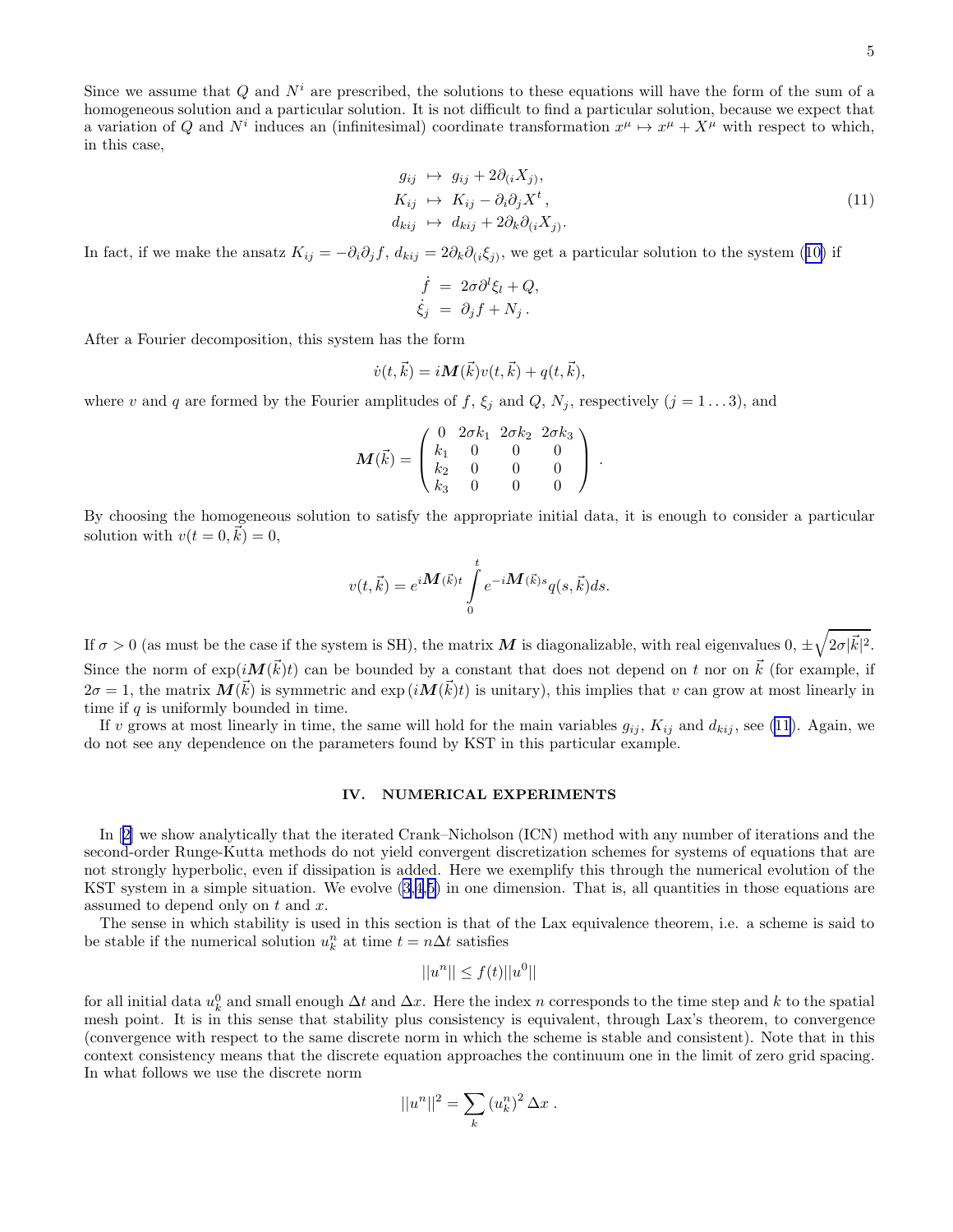<span id="page-6-0"></span>We will use second order Runge-Kutta (RK) for the time evolution. The spatial derivatives were discretized with centered differences, adding explicit lower order numerical dissipation as well, the amount of it being arbitrary. Most of the simulations presented here will be for RK, though the results are very similar for ICN (see the end of the section). In order to isolate our simulations from effects coming from boundary conditions, we will choose, as in Section [III](#page-2-0), periodic boundary conditions. Also, even though the analytic stability analysis of Section [III](#page-2-0) and of Ref. [[2\]](#page-14-0) is linear, here we will present nonlinear simulations, but of situations that are close to flat spacetime. In all cases we will use the same initial data, same numerical scheme, and change only the continuum formulation of Einstein's equations.

Writing the evolution equations as

$$
\dot{u} = Au' + l.o.
$$

where "l.o." stands for lower order terms and time integration done with RK corresponds to

$$
u_k^{n+1} = \left[1 + C\left(1 + \frac{C}{2}\right)\right]u_k^n,\tag{12}
$$

where

$$
C = \frac{A\lambda}{2}\delta_0 - I\tilde{\sigma}\lambda\delta^4 + \Delta t \times l.o.
$$

with  $\lambda = \Delta t / \Delta x$  the Courant factor,  $\tilde{\sigma}$  the dissipation parameter and I the identity matrix, and

$$
\delta_0 u_k = u_{k+1} - u_{k-1} \,, \tag{13}
$$

$$
\delta^4 u_k = u_{k+2} - 4u_{k+1} + 6u_k - 4u_{k-1} + u_{k-2} \tag{14}
$$

Our strategy for comparing numerical stability with the level of hyperbolicity is the following: we fix all parameters of the KST system except one, and change that single parameter in such a way that one gets a SH, WH or CIP system.

The metric that we evolve, giving the corresponding initial data, is

$$
ds^{2} = e^{f_{1} + f_{2}}(-dt^{2} + dx^{2}) + dy^{2} + dz^{2}, \qquad (15)
$$

where  $f_1 = f_1(t+x)$  and  $f_2 = f_2(t-x)$  are arbitrary functions. This is an exact solution of Einstein's equations that is pure gauge, i.e. it is flat. In order to illustrate our point it is enough to make a simple choice for these functions, such as  $f_1 = A \sin(x + t)$  and  $f_2 = 0$  with  $x \in [-\pi, \pi]$ ; furthermore, for the simulations shown below we choose  $A = 0.01$ .

### A. Densitizing the lapse

A necessary condition in order to get well posedness within the KST system is to choose a positive densitization for the lapse,  $\sigma > 0$ . Furthermore, one has to take  $\sigma = 1/2$  if one wants physical characteristic speeds. It is worth noticing that with  $\sigma = 1/2$  and the metric (15), the perturbation in the densitization of the lapse Q is zero; thus, as shown in Section [III,](#page-2-0) even off the constraint surface the solutions to SH formulations should only oscillate in time, except for possible zero-frequency linear growth.

In a similar way, choosing  $\sigma = 0$  results in a WH system, and  $\sigma < 0$  in a CIP one.

Densitizing the lapse is not enough for well posedness. One also has to add the constraints to the evolution equations. For definiteness, in this subsection we will show simulations using  $\zeta = -1, \gamma = 0, \eta = 4, \chi = 0$  (which corresponds to the EC formulation without making the change of variables), but the main conclusions do not depend on this particular choice.

### 1. The SH case  $(\sigma = 1/2)$

In order to understand some of the features of the SH numerical results that we will present we start analyzing, from a discrete point of view, the same numerical scheme when applied to the model equation

$$
\dot{u} = u' \tag{16}
$$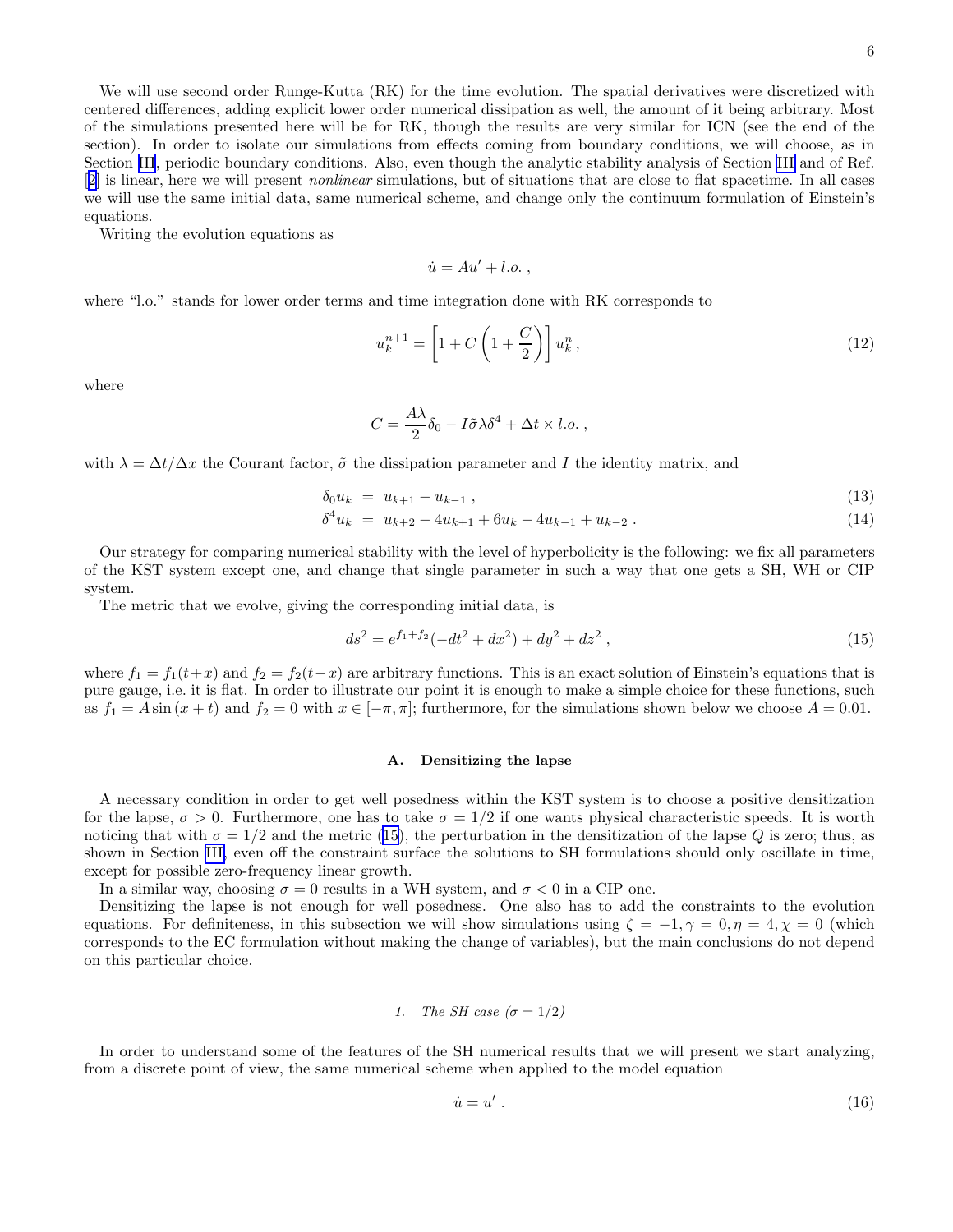Inserting the discrete Fourier mode

$$
u_k^n = \hat{u}(\omega, \beta) e^{i(\omega n \Delta t + \beta k \Delta x)}
$$
\n(17)

into the difference scheme([12\)](#page-5-0), one obtains the discrete dispersion relation

$$
e^{i\omega\Delta t} = 1 + \left( i\lambda \sin(\beta \Delta x) - 16S \sin^4 \frac{\beta \Delta x}{2} \right) \left( 1 + i\frac{\lambda}{2} \sin(\beta \Delta x) - 8S \sin^4 \frac{\beta \Delta x}{2} \right) = \rho(\beta \Delta x),\tag{18}
$$

where  $S = \tilde{\sigma}\lambda$ . Equation (18) should be seen as a relation between  $\omega$  and  $\beta$ . The discrete symbol,  $\rho(\beta\Delta x)$  tells us how the different Fourier modes are damped and dispersed (see, e.g. [\[8](#page-15-0)], chapter 7). Writing  $\omega = \alpha + ib$ , we have that

$$
e^{-b\Delta t} = |\rho(\beta \Delta x)|, \qquad \text{(amplification factor)} \tag{19}
$$

$$
\frac{\alpha}{\beta} = \frac{1}{\beta \Delta t} \arg(\rho(\beta \Delta x)). \qquad \text{(numerical speed)} \tag{20}
$$

Choosing,for example,  $\lambda = 1/2$  and  $S = 0.01$ , one can see [[2\]](#page-14-0) that the scheme ([12\)](#page-5-0) for Eq.([16\)](#page-6-0) is stable and, therefore, convergent. From now on we will use, unless otherwise stated, these values. Figure 1 shows the magnitude of the amplification factor (19) and the numerical speed (20) for this choice of parameters.

The continuum equation([16\)](#page-6-0) is neither dissipative nor dispersive. Ideally, one would like the difference scheme to have the same properties. For small values of A the initial data essentially consists of only one Fourier mode,  $A \sin x$ , which corresponds to  $\beta = \pm 1$ . If one uses, say, 60 gridpoints and a spatial domain that extends from  $-\pi$  to  $\pi$ , then one has that  $\beta \Delta x = \pi/30$ , for which Eq.(19) predicts a damping of about 0.0032% per crossing time. Similarly, from



FIG.1: Plot of the amplification factor and the numerical speed associated with difference scheme ([12](#page-5-0)). If the product  $\beta\Delta x$  is small enough, then the damping and the error in the propagation speed of the correspondent Fourier mode are very small.

Eq.(20) one can see that for this resolution and this initial data one should have a wave loss (i.e. the numerical and exact solution have a phase difference of  $2\pi$ ) at approximately  $t = 4,600$ , which corresponds to 750 crossing times. Figure [2](#page-8-0) show both the numerical and exact solution for the  $g_{xx}$  component of the metric at different times. The predicted speed difference is there and is in very good agreement with the analytical calculation based on the model equation. Also, the profile of the numerical solution maintains its shape for a very long time. Figure [3](#page-9-0) shows the  $L_2$ norm of the errors for this component at the same resolution. The errors come mostly from the speed difference, and the maxima and minima correspond to a phase difference between the analytical and numerical solution of odd and even multiples of  $\pi$ , respectively. Indeed, if one computes the error in the metric due to a phase difference of  $\pi$ , one gets

$$
\left(\int_{-\pi}^{\pi} \left(e^{\sin{(t+x)/100}} - e^{\sin{(t+x+\pi)/100}}\right)^2 dx\right)^{1/2} = 0.035
$$

which is in remarkable agreement as well with the maxima in figure [3](#page-9-0). This speed difference is a rather usual numerical feature in solutions of finite difference schemes approximating hyperbolic equations. Usually this difference is smaller for bigger Courant factors [\[8](#page-15-0)], as can be seen from figure [4](#page-9-0) for the particular discretization here used. One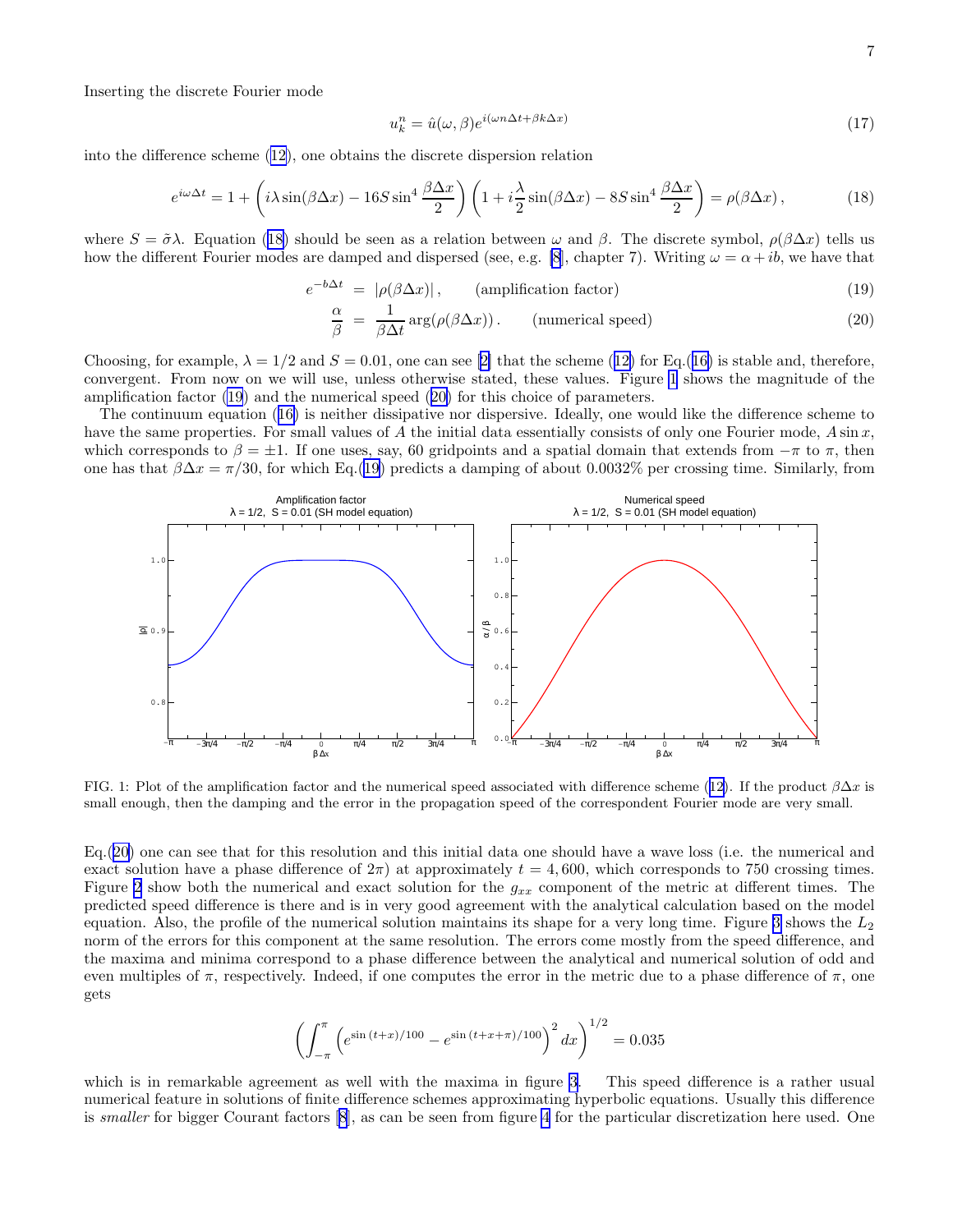<span id="page-8-0"></span>

FIG. 2: Exact and numerical solutions for the SH case, at different times, showing the speed difference. This run was done with 60 grid points,  $\lambda = 1/2$ ,  $\tilde{\sigma} = 0.02$  and a domain of length  $2\pi$ . With this resolution, the code 'loses' one wave after, roughly, 750 crossing times.

could try to push this factor to its stability limit, or use a different scheme that minimizes this effect. But here the point that we want to emphasize is that the errors in the SH simulation are second order convergent ones, as shown in figure [5.](#page-10-0) That figure shows the  $L_2$  norm of the error in one component of the metric,  $g_{xx}$ , for resolutions ranging from 120 to 480 gridpoints, up to 1, 000 crossing times (in order to evolve up to 1, 000 crossing times without loosing a wave, one has to use more than 60 gridpoints). One can see that the errors grow linearly in time. One could be tempted to think that this is due to the zero-frequency linear mode predicted in Section [III](#page-2-0). This is not the case, in this simulation this mode is not excited (though it could be, in a more general evolution) and the error is caused by the numerical speed difference, as discussed above. Indeed, by performing a Fourier decomposition in space of the numerical solution one explicitly sees that the amplitudes are roughly constant in time (for non zero frequency components, this is exactly what the linearized analysis at the continuum predicted). Figure [6](#page-10-0) shows some of these amplitudes for this simulation (to be contrasted later with the WH and CIP cases).

# 2. The WH case  $(\sigma = 0)$

Figure [7](#page-11-0) shows plots of the errors associated with evolutions performed with the same initial data, dissipation and Courant factor as above, except that now we densitize the lapse according to  $\sigma = 0$  ("exact lapse"). For two fixed resolutions the coarsest one gives smaller errors after a while, and the time at which this occurs decreases as one increases resolution. This indicates that the difference scheme is not convergent. Note that one could be easily misleaded to think that the code is convergent if one did not evolve the system for long enough time, or without high enough resolution. For example, if one performs two runs, with 120 and 240 gridpoints, one has to evolve until, roughly, 150 crossing times, in order to notice the lack of convergence. To put these numbers in context, suppose one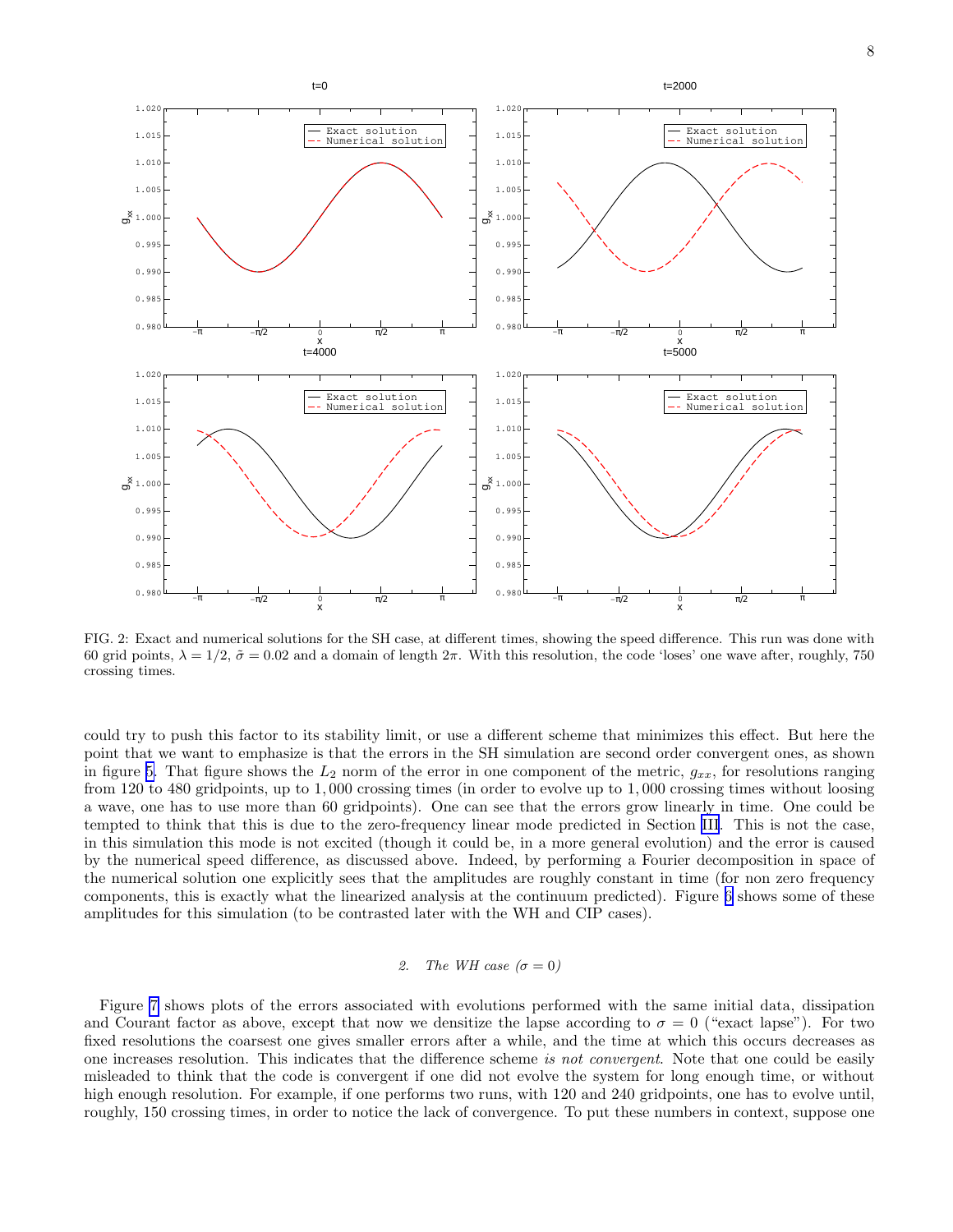<span id="page-9-0"></span>

FIG. 3: L<sup>2</sup> norm of the errors for the metric and extrinsic curvature in the SH case. These errors are mostly from numerical speed difference, as described in the text.



FIG. 4: Dependence of the numerical speed on the Courant factor. Increasing the Courant factor, decreases the error in the propagation speed.

had a similar situation in a 3D black hole evolution. To give some usual numbers, suppose the singularity is excised, with the inner boundary at, say,  $r = M$ , and the outer boundary is at 20M (which is quite a modest value if one wants to extract waveforms). In this case 120 and 240 gridpoints correspond to grid spacings of, approximately,  $M/5$ and  $M/10$ , respectively (usual values as well in some simulations). If one had to evolve up to 150 crossing times in order to notice the lack of convergence, that would correspond to  $t = 3,000M$ , which is several times more than what present 3D evolutions last. Of course, the situation presented in this simple example need not appear in exactly the same way in an evolution of a different spacetime, or with a different discretization; in fact, in the next subsection we show an example where the instability becomes obvious sooner. Also, there are some ways of noticing in advance that the code is not converging. Namely, it seems that the numerical solution has the expected power law growth that the continuum linearized analysis predicts until all of a sudden an exponential growth appears. But if one looks at the Fourier components of the numerical solution, one finds that there are non-zero components growing exponentially from the very beginning, starting at the order of truncation error (see figure [8\)](#page-11-0).

One might expect that, since for WH systems the frequency-dependent growth at the continuum is a power law one, it is possible to get convergence by adjusting the dissipation. In[[2\]](#page-14-0) we show that even though certain amount of dissipation might help, the code is never convergent and, indeed, adding too much dissipation violates the von Neumann condition, which leads to a much more severe numerical instability. We have systematically done numerical experiments changing the value of  $\tilde{\sigma}$  without being able to stabilize the simulations (more details are given below), verifying, thus, the discrete predictions.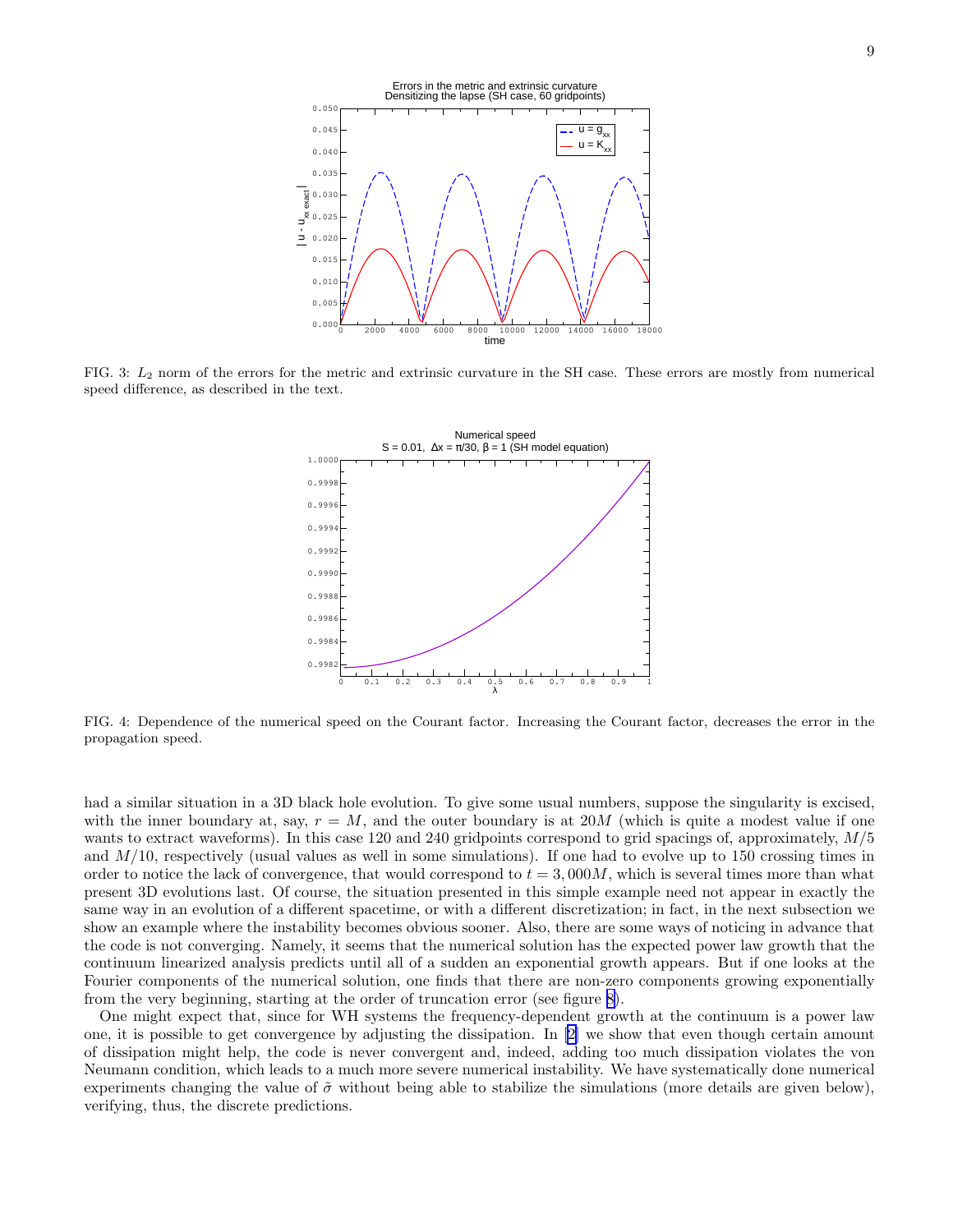<span id="page-10-0"></span>

FIG. 5:  $L_2$  norm of the errors for the metric.



FIG. 6: Fourier components of the numerical metric for  $\omega = 0, 4, 8$ .

3. The CIP case  $(\sigma = -1/2)$ 

Figure [9](#page-12-0) shows the error in the metric, for different resolutions. As in the WH case, the errors originate mostly from the non-zero frequencies (i.e. the ones that typically grow in an unstable numerical scheme). But now they grow more than 10 orders of magnitude in much less than one crossing time and it is quite obvious that the code is not converging. This is so because in the CIP case the instability grows exponentially with the number of gridpoints. This can be seen performing a discrete analysis for the single ill posed equation in 1D,  $v_t = iv_x$ . One gets that the symbol  $\rho(\beta\Delta x)$  is real and cannot be bounded by 1 in magnitude, making the difference scheme unstable (independently of resolution). If one changed to characteristic variables exactly this equation would appear in 1D as a subset of the system that we are considering, so this model equation is, in the linear approximation, part of the system evolved in this subsection. The amplification factor for this model equation is plotted in figure [11](#page-14-0).

### B. Adding the constraints

Now we fix all parameters except the one that corresponds to the addition of the Hamiltonian constraint, and choose three values that will render SH, WH and CIP systems. The results are very similar to those of the previous section, so we will present them in a less detailed way, except that now we will discuss the role of explicit dissipation.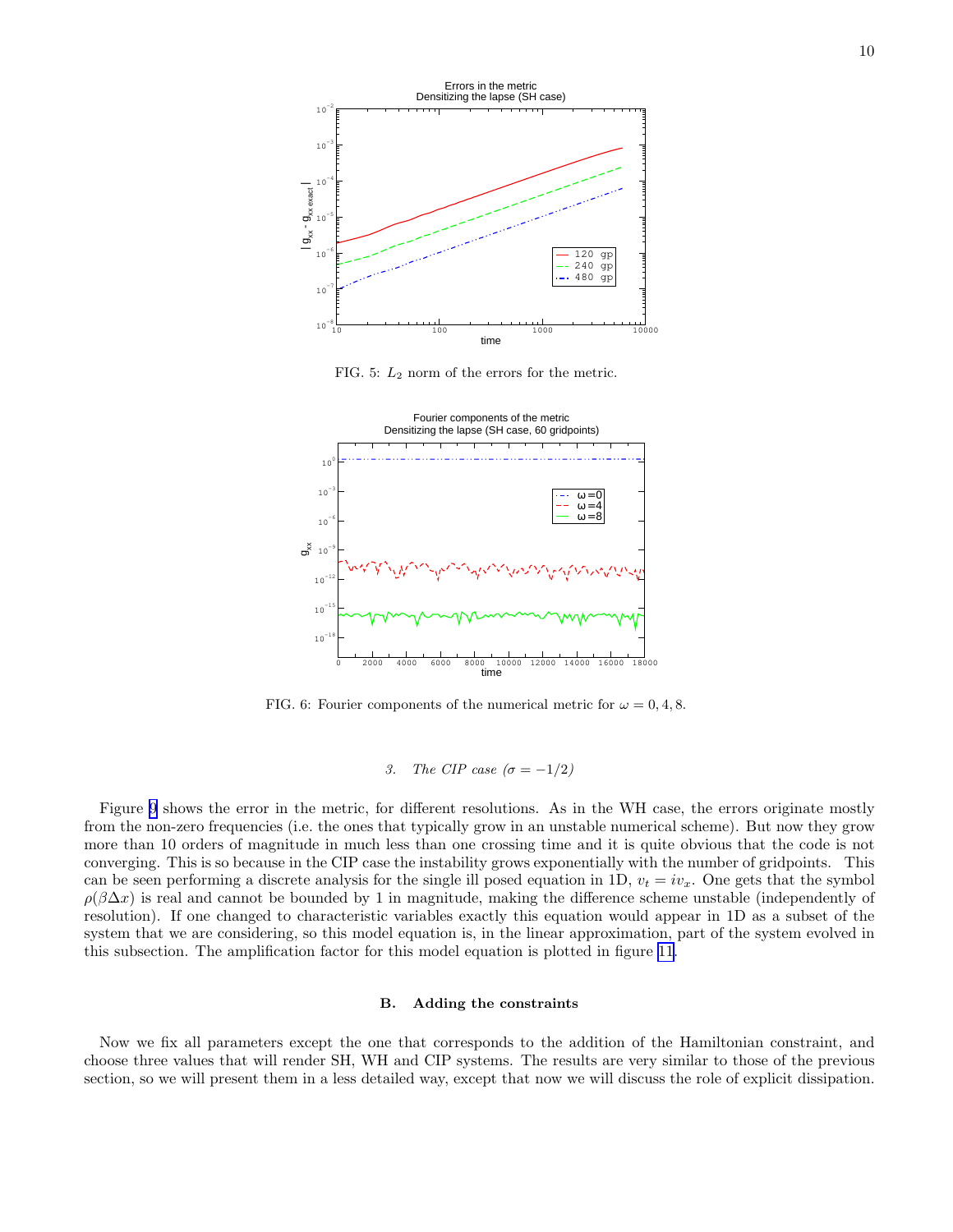<span id="page-11-0"></span>

FIG. 7:  $L_2$  norms of the errors for the metric.



FIG. 8: Fourier components of the numerical metric for  $\omega = 0, 4, 8$ . Some of the components grow exponentially from the very beginning.

### 1. The SH case

We start by considering the one-parametric KST subfamily of strongly hyperbolic formulations of Eq.(2.39) of KST:

$$
\sigma = \frac{1}{2}, \quad \zeta = -\frac{1}{9}(23 + 20\chi), \quad \gamma = -\frac{7}{6} \quad \eta = \frac{6}{5} \,. \tag{21}
$$

This family has, for any value of  $\chi$ , characteristic speeds 0 or  $\pm 1$  (see Section [III\)](#page-2-0), for the simulations here shown we chose  $\chi = 1$  (and  $\lambda = 1/2$ ,  $\tilde{\sigma} = 0.02$ , as in the SH simulations previously discussed). Figure [12](#page-14-0) shows the analog of figure [5](#page-10-0). As before, we do have convergence. The Fourier components of the solution remain constant in time, and the error comes mostly from the numerical speed difference.

### 2. The WH case

Here we also use the parameters given by (21) with  $\chi = 1$ , except that now we choose  $\gamma = -32/21$ . With this choice,  $\lambda_1 = \lambda_3 = 1$ , but  $\lambda_2 = 0$ ; therefore, as summarized in Section [III](#page-2-0), the system is WH. As in the previous subsection, the difference scheme may appear to be convergent, but in fact it is not, see Figure [13](#page-15-0). Frequency-dependent exponential growth starting at very small values accumulates and causes the instability. We have exhaustively experimented with different values for the numerical dissipation without being able to stabilize the code. Next we show some plots to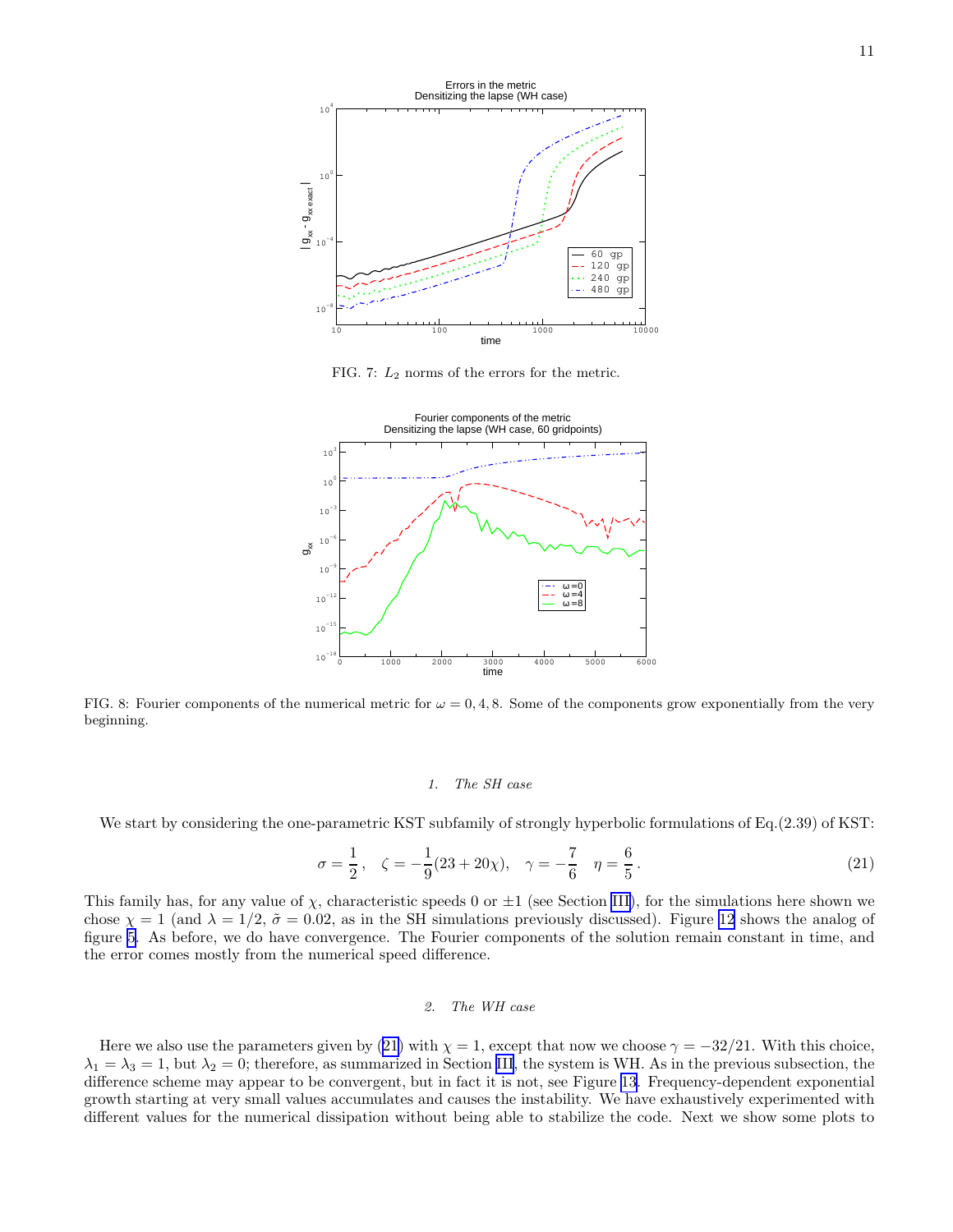<span id="page-12-0"></span>

FIG. 9:  $L_2$  norm of the errors for the metric.

illustrate this. In figure [14](#page-16-0) we plot one of the Fourier components of the numerical metric. We increase the dissipation parameter  $\tilde{\sigma}$ , starting from  $\tilde{\sigma} = 0.02$ , and double it each time, while keeping the resolution and Courant factor fixed. At the beginning the rate of the exponential growth becomes smaller when one increases  $\tilde{\sigma}$ , though it is never completely suppressed, which causes the code to be non convergent. However, when one reaches the value  $\tilde{\sigma} = 0.32$ the instability is even worse than adding less dissipation, and the same thing happens if one keeps on increasing  $\tilde{\sigma}$ beyond 0.32. So we next narrow the interval in which the dissipation is fine tuned, we start at  $\tilde{\sigma} = 0.24$ , and increase at intervals of 0.01. We find the same result, at  $\tilde{\sigma} > 0.25$  there is already too much dissipation and the situation is worse. Fine tuning even more, we change  $\tilde{\sigma}$  in intervals of 0.001 around 0.250, but it is also found that for  $\sigma > 0.250$ the effect of more dissipation is adverse, as also shown in figure [14.](#page-16-0)

The fact that beyond  $\tilde{\sigma} = 0.250$  the situation becomes worse is in perfect agreement with the discrete analysis of [[2\]](#page-14-0). There we show that a necessary condition for the von Neumann condition to be satisfied is  $\tilde{\sigma} \lambda \leq 1/8$ . Here the upper limit of  $1/8$  corresponds to, precisely,  $\tilde{\sigma} = 1/4$ . Exceeding this value results in a violation of the von Neumann condition; as explained in [\[2\]](#page-14-0), when this happens there is a numerical instability that grows explonentially with the number of gridpoints (i.e. as in the CIP case), much faster than when the von Neumann condition is satisfied (in which case the growth goes as a power of the gridpoints).

Finally, it is worthwhile to point out that we have also tried with smaller Courant factors, using, in particular, values often used in numerical relativity, like  $\lambda = 0.20$  and  $\lambda = 0.25$ , without ever being able to get a completely convergent simulation.

### 3. The CIP case

Finally here also use the parameters [\(21](#page-11-0)) with  $\chi = 1$ , but now we take  $\gamma = -79/42$ , which implies  $\lambda_2 = -1$  and, thus, the system is CIP. The results are as expected. There is exponential, frequency-dependent growth that makes the numerical scheme unstable, see Figure [15](#page-16-0).

### C. Other simulations

Performing simulations with ICN instead of RK yields similar results, as predicted in[[2\]](#page-14-0). Figure [16](#page-17-0) shows, for example, evolutions changing the densitization of the lapse, as in the first subsection, but using ICN with two iterations (counting this number as in [\[9](#page-15-0)]). This is the minimum number of iterations that yields a stable scheme for well posed equations but, as shown in [\[2](#page-14-0)], it is unstable for WH systems. The same values of Courant factor and dissipation as above were used in these runs. We have also tried with other values of Courant factor and dissipation parameter, finding similar results. We were able to confirm the lack of convergence predicted in[[2\]](#page-14-0) in every WH or CIP formulation we used, including the ADM equations rewritten as first order equations in time space. Lack of convergence with a 3D code, using the ADM equations written as second order in space and ICN, for the same initial data used here, has also been confirmed[[10\]](#page-15-0).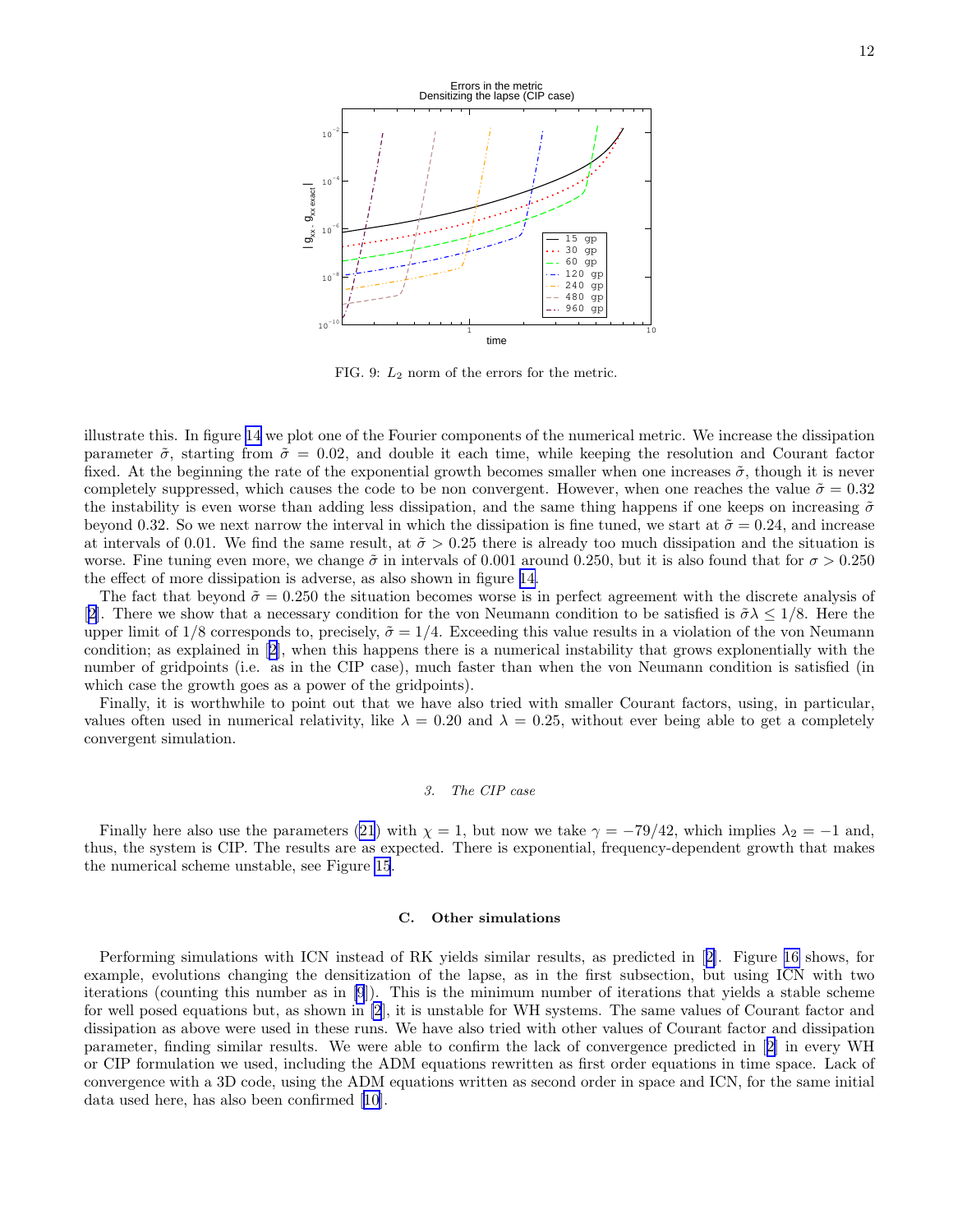

FIG. 10: The rate of growth of the Fourier components increases as one increases the resolution.

### V. DISCUSSION

We have shown that a linearized analysis of the KST equations implies that flat space-time written in Cartesian coordinates is a stable solution of the equations if the parameters are chosen in such a way that the system is strongly hyperbolic. No further restrictions on the parameters are placed by this analysis. We have also integrated numerically the KST equations and shown that the system cannot be made stable (in the sense of Lax) and therefore convergent if the parameters are not chosen in such a way that the system is strongly hyperbolic. No amount of artificial viscosity was able to fix the problem.

The conclusions of Section [III](#page-2-0) are, to some extent, similar to those of Alcubierre et al., who find that, at the linearized level, the advantages of the Baumgarte–Shapiro–Shibata–Nakamura [\[11](#page-15-0)] with respect to the ADM formulation come from the fact that the first one is 'more' hyperbolic. However, since it is not 'completely' hyperbolic, an ill posed (zero speed, in the notation of [\[12\]](#page-15-0)) mode is still present in BSSN. The conformal traceless (CT) decomposition is therefore introduced as a way of decoupling that mode. However, one could, instead, get rid of that mode by using a different choice of lapse. More explicitly, in the analysis of[[12\]](#page-15-0) exact lapse is used, but it is not difficult to see that choosing, for example, densitized lapse with, say,  $\sigma = 1/2$ , gets rid of the ill posed mode (indeed, certain version of BSSN with densitized lapse has been recently used in a 3D evolution of a single black hole [\[13](#page-15-0)]). Moreover, as shown in[[14\]](#page-15-0), the result is much stronger: even at the nonlinear level appropriately writing BSSN with densitized lapse results in a reduction (from first to second order in space) of certain strongly or symmetric hyperbolic formulations.

The lack of convergence in evolutions of WH or CIP systems with schemes that are convergent for well posed equations seems to have been overlooked in the past. If the von Neumann condition is satisfied, one could be easily misled to think that the scheme is convergent, especially if coarse resolutions are used, the evolution is short, or few frequencies are present in the initial data. Here we have shown that this lack of convergence does appear in concrete simulations, even in very simple ones. These numerical experiments, together with the theorem of reference [\[2](#page-14-0)] should be enough evidence to cast serious doubts on any simulation performed with evolution equations that are weakly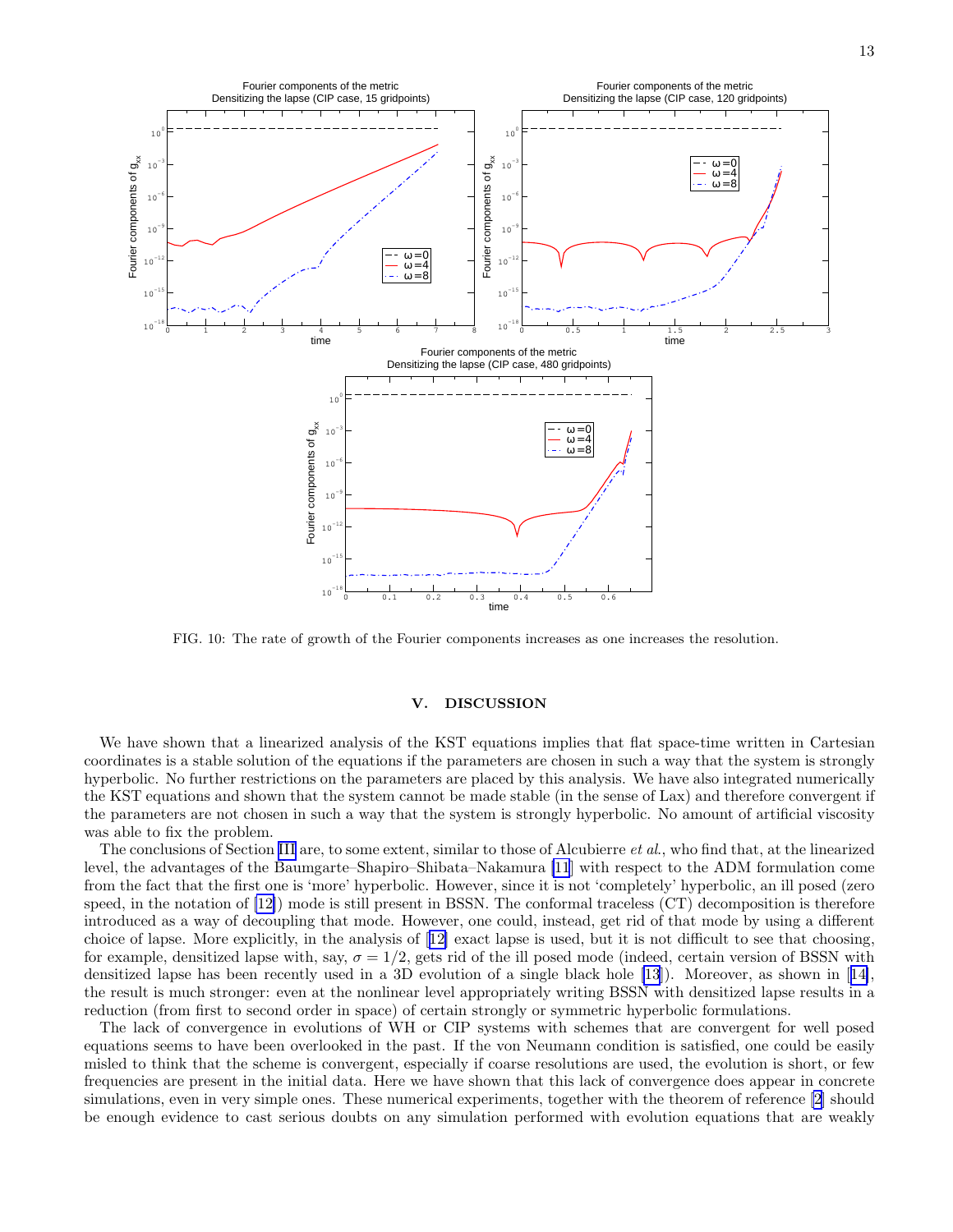<span id="page-14-0"></span>

FIG. 11: Amplification factor associated with the difference scheme [\(12\)](#page-5-0) approximating the ill posed equation  $v_t = iv_x$ .



FIG. 12:  $L_2$  norm of the errors for the metric.

hyperbolic that are not accompanied by very detailed convergence studies.

Summarizing, we do have analytical tools at our disposal to constrain schemes and predict to a certain extent their behavior under numerical evolution. In fact, the examples shown suggest that in the case of linearized equations, the analytical tools are complete: one can a priori tell if a code will work or not. In the non-linear case further tools will need to be developed to achieve the same status with respect to predicting the performance of a code before running it.

### VI. ACKNOWLEDGMENTS

This work was supported in part by grants NSF-PHY-9800973, by funds from the Horace Hearne Jr. Institute for Theoretical Physics, by the Swiss National Science Foundation, and by Fundación Antorchas. We thank many interesting discussions with Larry Kidder, Saul Teukolsky, and Miguel Alcubierre. M.T. thanks Ed Seidel for hospitality at AEI, where part of this work was done.

<sup>[1]</sup> L.E. Kidder, M.A. Scheel, and S.A. Teukolsky, Phys. Rev. D 64, 064017 (2001).

<sup>[2]</sup> G. Calabrese, J. Pullin, O. Sarbach, and M. Tiglio, Convergence and stability in numerical relativity, in preparation.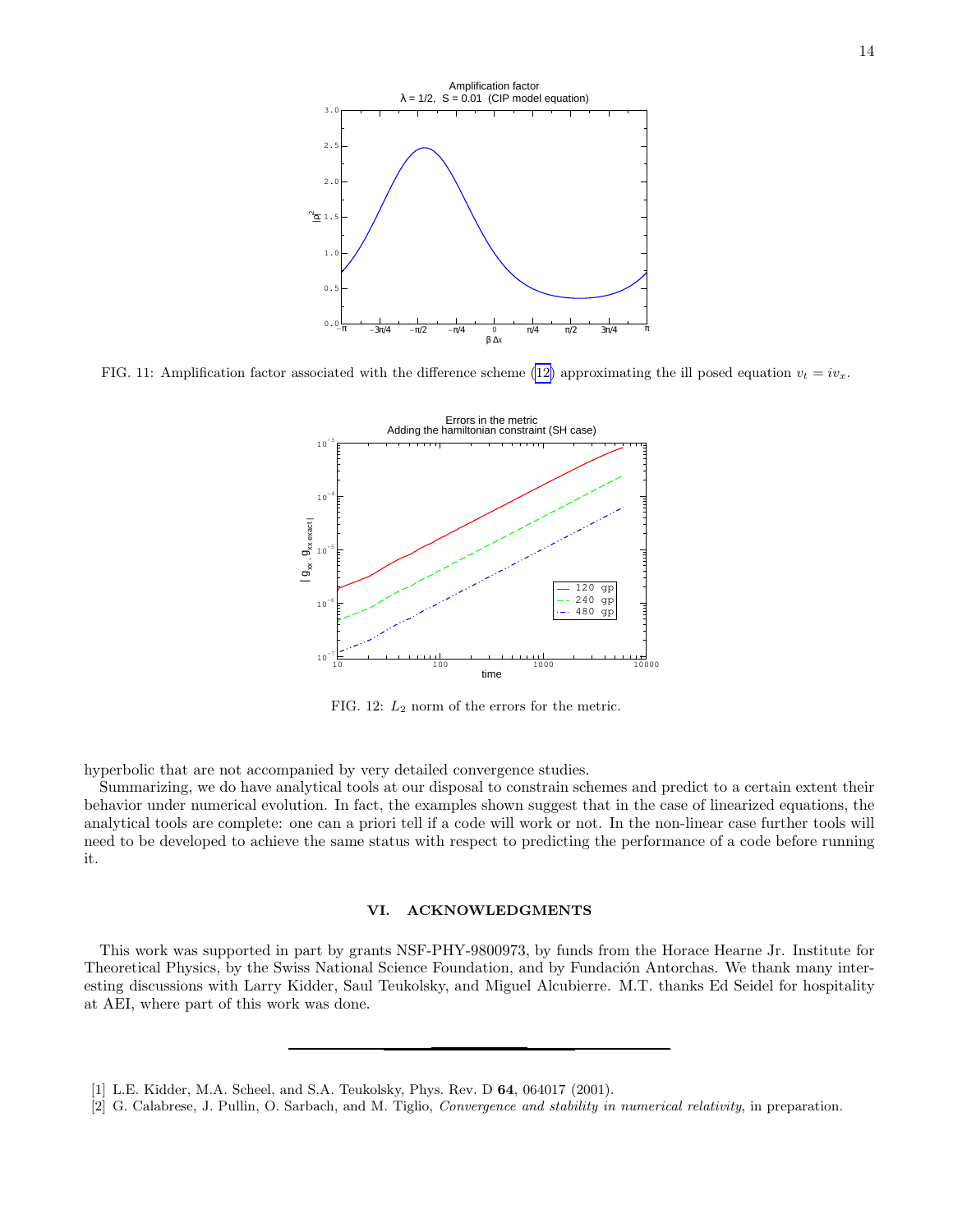<span id="page-15-0"></span>

FIG. 13:  $L_2$  norm of the errors for the metric. The simulation is stopped once the determinant of the spatial metric becomes zero.

- [3] H.O. Kreiss, J. Lorenz, Initial-Boundary Value Problems and the Navier-Stokes Equations (Academic Press, 1989)
- [4] R.D. Richtmyer and K.W. Morton, *Difference methods for initial-value problems*, (Krieger Publishing Company, Malabar, Florida, 1967)
- [5] S. Frittelli and O.A. Reula, Phys. Rev. Lett. 76, 4667 (1996); S. D. Hern, Ph.D. thesis, University of Cambridge, 1999, [gr-qc 0004036.](http://arxiv.org/abs/gr-qc/0004036)
- [6] A. Anderson and J.W. York, Jr., Phys. Rev. Lett. **82**, 4384 (1999).
- [7] O. Sarbach and M. Tiglio, in preparation.
- [8] J.W. Thomas, Numerical Partial Differential Equations, Vol I, (Springer, New York, 1995),
- [9] S.A. Teukolsky, Phys. Rev. D 61, 087501 (2000).
- [10] David Garrison, private communication.
- [11] T.W. Baumgarte and S.L. Shapiro, Phys. Rev. D 59, 024007 (1998); M. Shibata and T. Nakamura, Phys. Rev. D 52, 5428 (1995).
- [12] M. Alcubierre et al., Phys. Rev. D 62, 124011 (2000).
- [13] P. Laguna and D. Shoemaker, [gr-qc/0202105](http://arxiv.org/abs/gr-qc/0202105).
- [14] G. Calabrese, J. Pullin, O. Sarbach, and M. Tiglio, [gr-qc/0205064](http://arxiv.org/abs/gr-qc/0205064).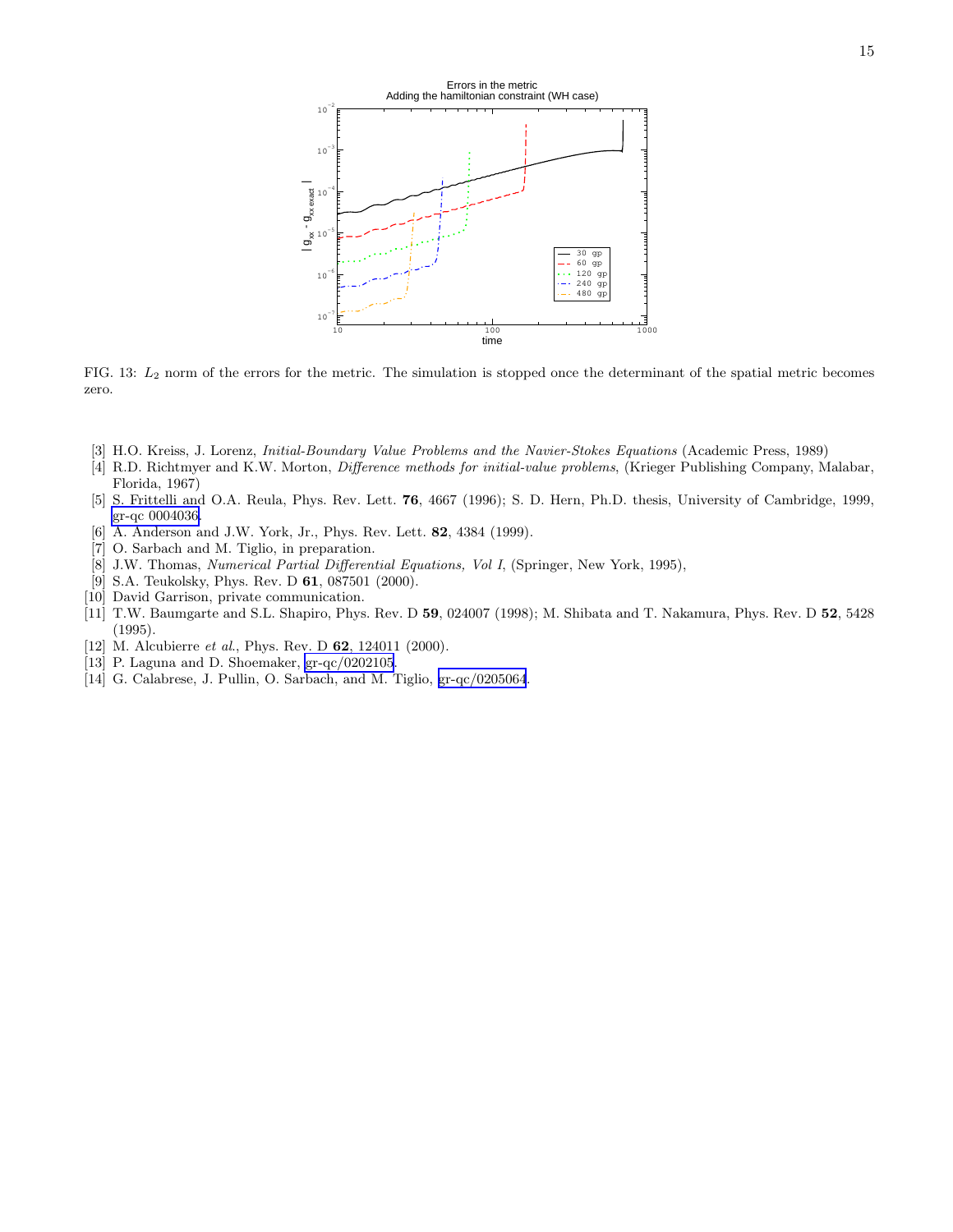<span id="page-16-0"></span>

FIG. 14: We were not able to make the code stable by fine tuning the dissipation parameter.



FIG. 15:  $\mathcal{L}_2$  norm of the errors for the metric.